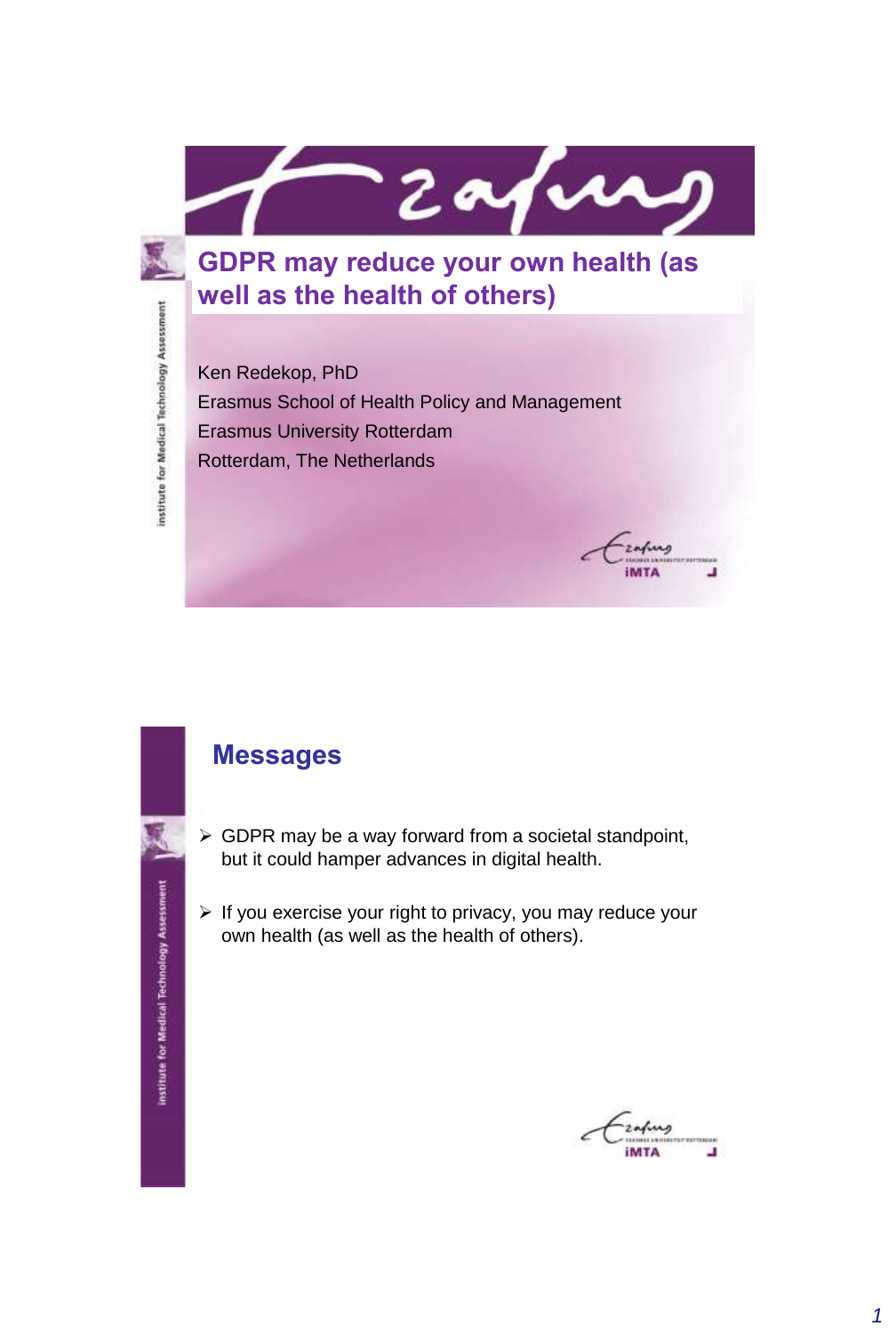to for Medical Technology Asses

## **GDPR introduces improvements**

- Clear language
- Consent from the user
- More transparency
- Stronger rights
- Stronger enforcement

Visit the European Commission's online guidance on data protection reform - available in all EU languages: L J europa.eu/dataprotection

# **GDPR (excerpts from factsheet)**

| <b>TODAY</b>                                                                                                                                                              | <b>TOMORROW</b>                                                                                                                                                |  |  |
|---------------------------------------------------------------------------------------------------------------------------------------------------------------------------|----------------------------------------------------------------------------------------------------------------------------------------------------------------|--|--|
| The user might not be informed when his/her data<br>is transferred outside the EU                                                                                         | Businesses will need to clearly inform the user<br>about such transfers                                                                                        |  |  |
| Sometimes businesses collect and process personal<br>data for different purposes than for the reason<br>initially announced without informing the user.<br>about it.      | Businesses will be able to collect and process data<br>only for a well-defined purpose. They will have to<br>inform the user about new purposes for processing |  |  |
| Businesses use algorithms to make decisions about<br>the user based on his/her personal data (e.g. when<br>applying for a loan); the user is often unaware.<br>about this | Businesses will have to inform the user whether<br>the decision is automated and give himmer a<br>passibility to contest it.                                   |  |  |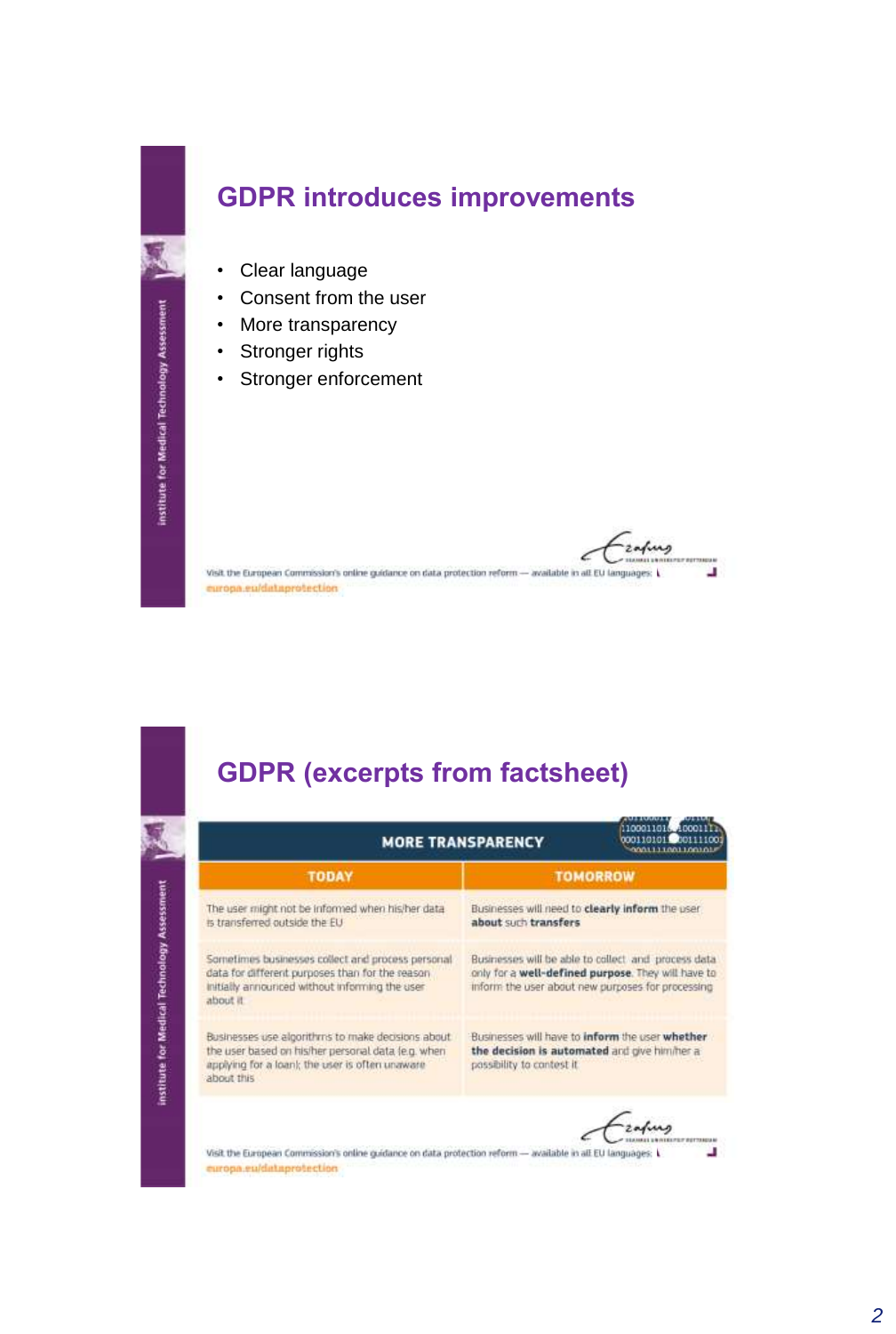### **GDPR (excerpts from factsheet) (2)**



europa.eu/dataprotection

# **GDPR (excerpts from factsheet) (3)**

|                                                       | 110001101011<br><b>STRONGER RIGHTS</b>               |
|-------------------------------------------------------|------------------------------------------------------|
| <b>TODAY</b>                                          | <b>TOMORROW</b>                                      |
| Often businesses do not inform users when there is    | Businesses will have to inform users without delay   |
| a data breach, for instance when the data is stolen.  | In case of harmful data breach                       |
| Often the user cannot take his/her data from a        | The user will be able to move his/her data, for      |
| business and move it to another competing service     | instance to another social media platform            |
| It can be difficult for the user to get a copy of the | The user will have the right to access and get a     |
| data businesses keep about him/her                    | copy of his/her data, a business has on him/her      |
| It may be difficult for a user to have his/her data   | Users will have a clearly defined "right to be       |
| deleted                                               | forgotten" iright to erasure), with clear safeguards |
|                                                       |                                                      |

zafung € J u

Visit the European Commission's online guidance on data protection reform - available in all EU languages: L europa.eu/dataprotection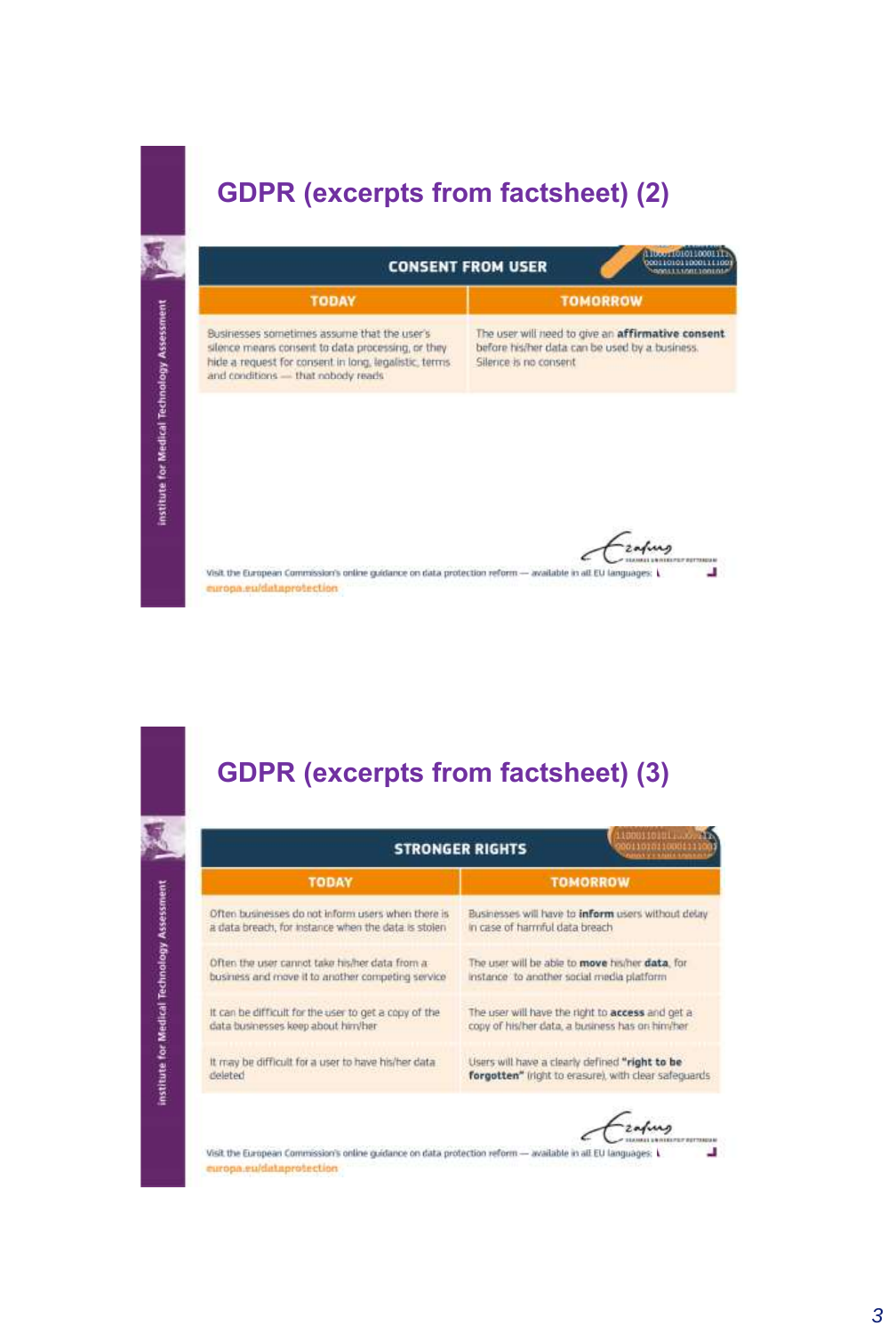# **Beware the downside of GDPR**

- $\triangleright$  A couple of potential issues:
- 1. The GDPR may frighten organizations into being very careful about what data they collect and share. Will they be too conservative? Will it lead to less innovation?
- 2. GDPR gives individuals with the 'right to be forgotten'.
- $\triangleright$  If many individuals exercise this right, this can reduce our ability to obtain valid and precise estimates of the effectiveness and cost-effectiveness of many different types of healthcare interventions.

**MTA** ⊐

### **Can delays in new knowledge arise because of the "accountability principle"?**

- 1. Because of the "accountability principle", some organizations may be very conservative and not quick to share data with other parties.
- $\triangleright$  At the very least, researchers may need more time to acquire data and this will lead to delays in important discoveries.

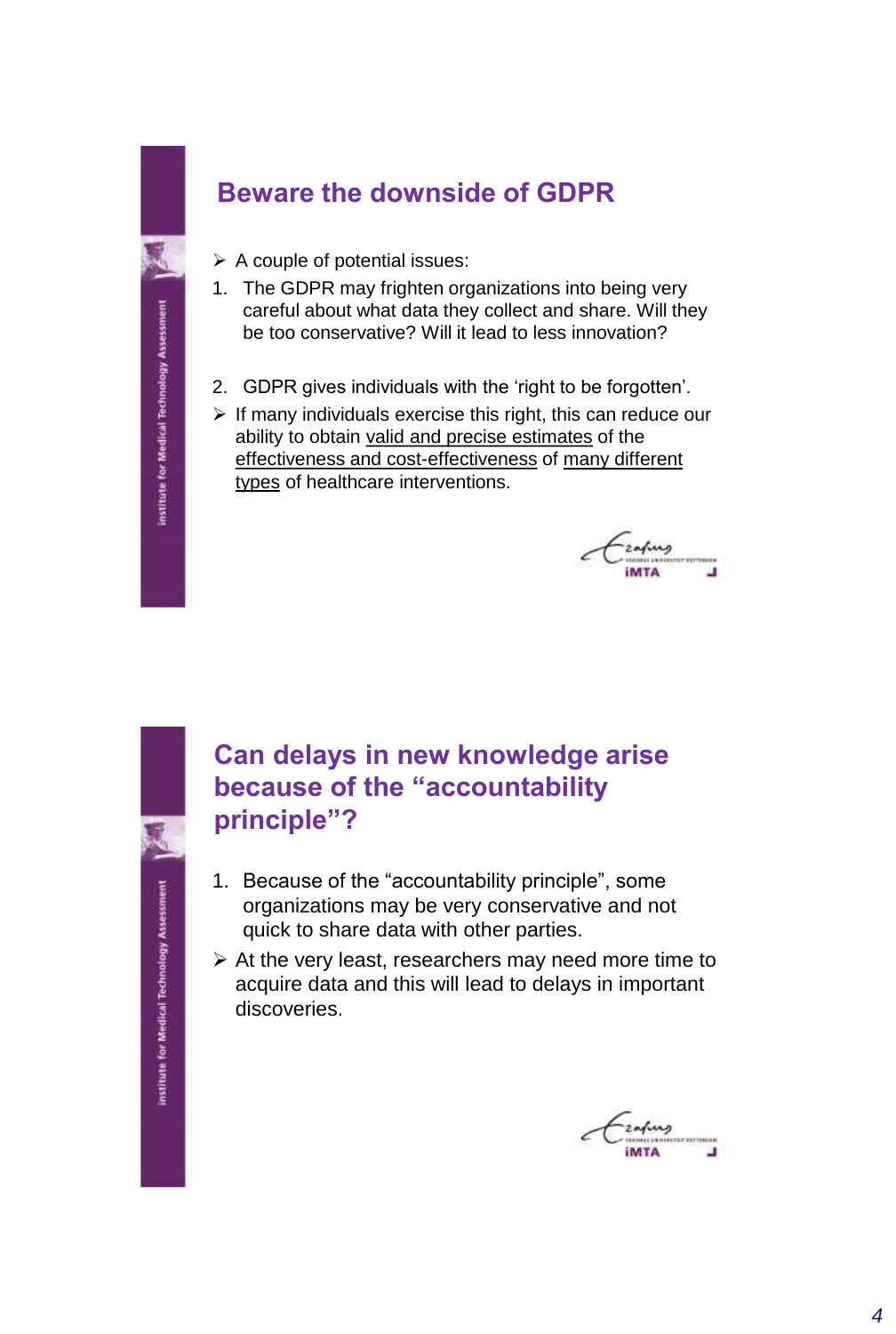### **The "right to be forgotten" may mean smaller datasets and reduced power**

- The right to **request erasure of personal data** ("the right to be forgotten") (Article 17) could lead to databases with fewer individuals.
- $\triangleright$  This may not lead to problems when researching the causes and treatment of common diseases, but it could lead to problems with researching uncommon subtypes or diseases.
- $\triangleright$  A database with fewer individuals will mean a reduced ability to:
	- Identify causes of disease
	- Estimate the effectiveness of a treatment
	- Estimate the prognostic/predictive value of biomarkers
	- Etc.

MTA

**MTA** 

u

#### **The "right to be forgotten" may also lead to biased results**

- If the persons who **request erasure of personal data** are different from others in "important" ways, this will result in biased results and conclusions.
- $\triangleright$  That is, these people may differ in:
	- their disease risk
	- the safety or effectiveness of a treatment
	- the prognostic/predictive value of a biomarker
	- etc
- $\triangleright$  Therefore, results based on these people will not generalizable to all people!
- $\triangleright$  Statistical adjustment may not correct this problem sufficiently.zafung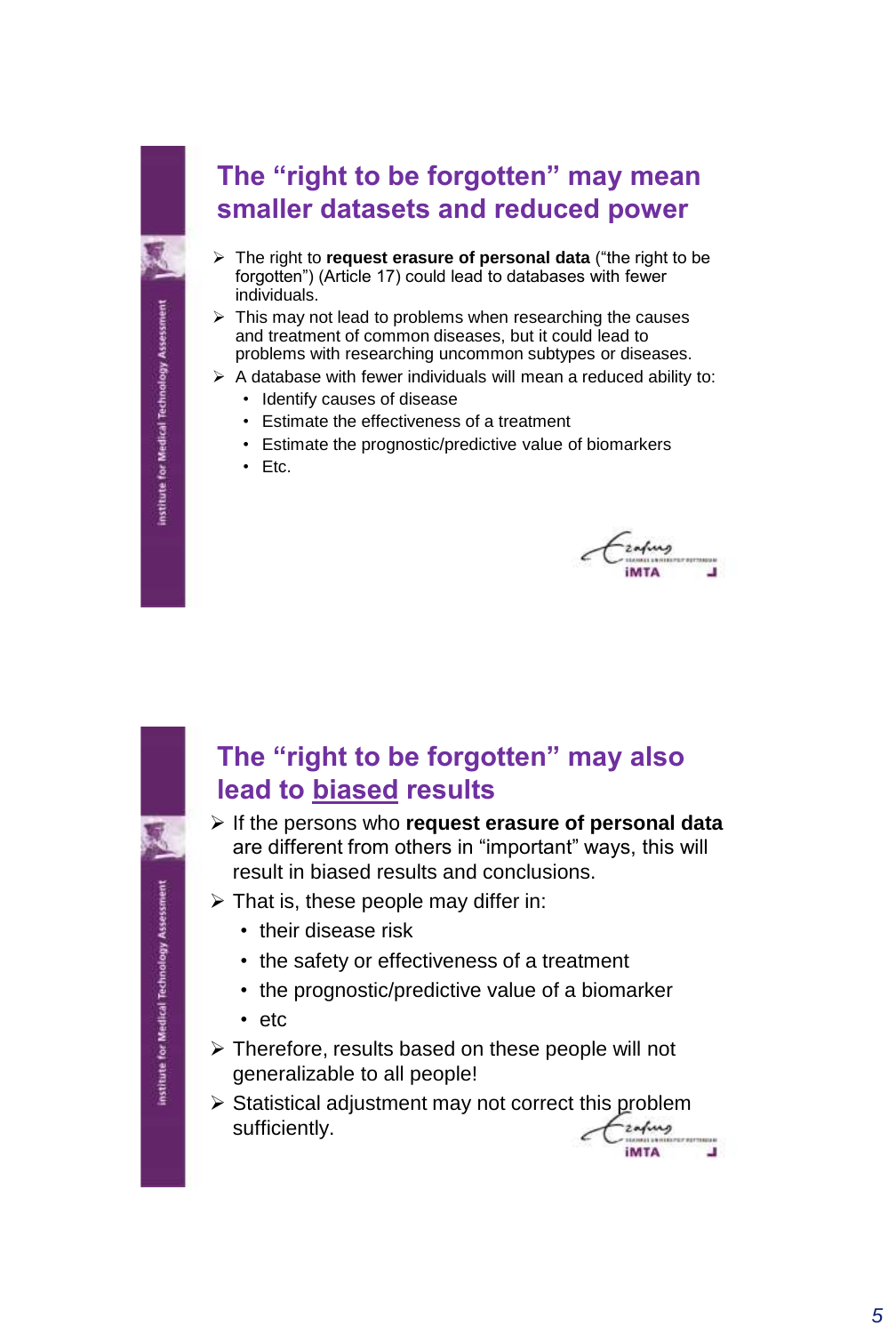# **What's the willingness to share (U.S.)?**

Consumers with a chronic condition are more willing to share their tracked data

Survey question: How willing would you be to share the information tracked in your apps or devices for the following reasons?\*

|                                                                                                      | Chronic disease | No chronic disease | Total                   |
|------------------------------------------------------------------------------------------------------|-----------------|--------------------|-------------------------|
| Blinded/anonymous contribution to an<br>organization that does health care research                  | 43%             | 34%                | <b>CONTRACTO</b><br>39% |
| Blinded/anonymous contribution to a device<br>developer to improve device/program                    | 44%             | 34%                | 40%                     |
| Share with emergency services if experiencing<br>a sudden emergency situation                        | 58%             | 46%                | 53%                     |
| Alert myself and share with family if in danger<br>due to a fall or other health emergency situation | 57%             | 48%                | 53%                     |
| Share with my doctors to help them provide<br>better care to me                                      | 66%             | 52%                | 60%                     |

\*Chart shows the percentage of respondents who arrowered 4 or 5 on a 5-point scale, where 1 is "not at all willing" and 5 is "extremely willing

"extremely welling."<br>The for the purposes of this research, a "chronic condition" is defined as any disease or health problem that has lated<br>for three or more months. Examples include arthritis, diabetes, cancer, heart dis

Source: https://www.healthpopuli.com/2018/09/27/sicker-consumers- iMTA u are-more-willing-to-share-tracked-health-data/

institute for Medical Technology Assessment

#### **Factors that can reduce the value of digital health (aka some doom & gloom)**

- 1. LACK OF TRUST in the organisations that can improve our health (directly or indirectly)
	- Trust decreases if organisations make poor decisions
	- $\rightarrow$  Example: DeepMind and Royal Free
- 2. TOO LITTLE FOCUS ON THE FUTURE
	- Many of us live in the present.
	- $\rightarrow$  Example: Many young and healthy people don't register to donate their organs.

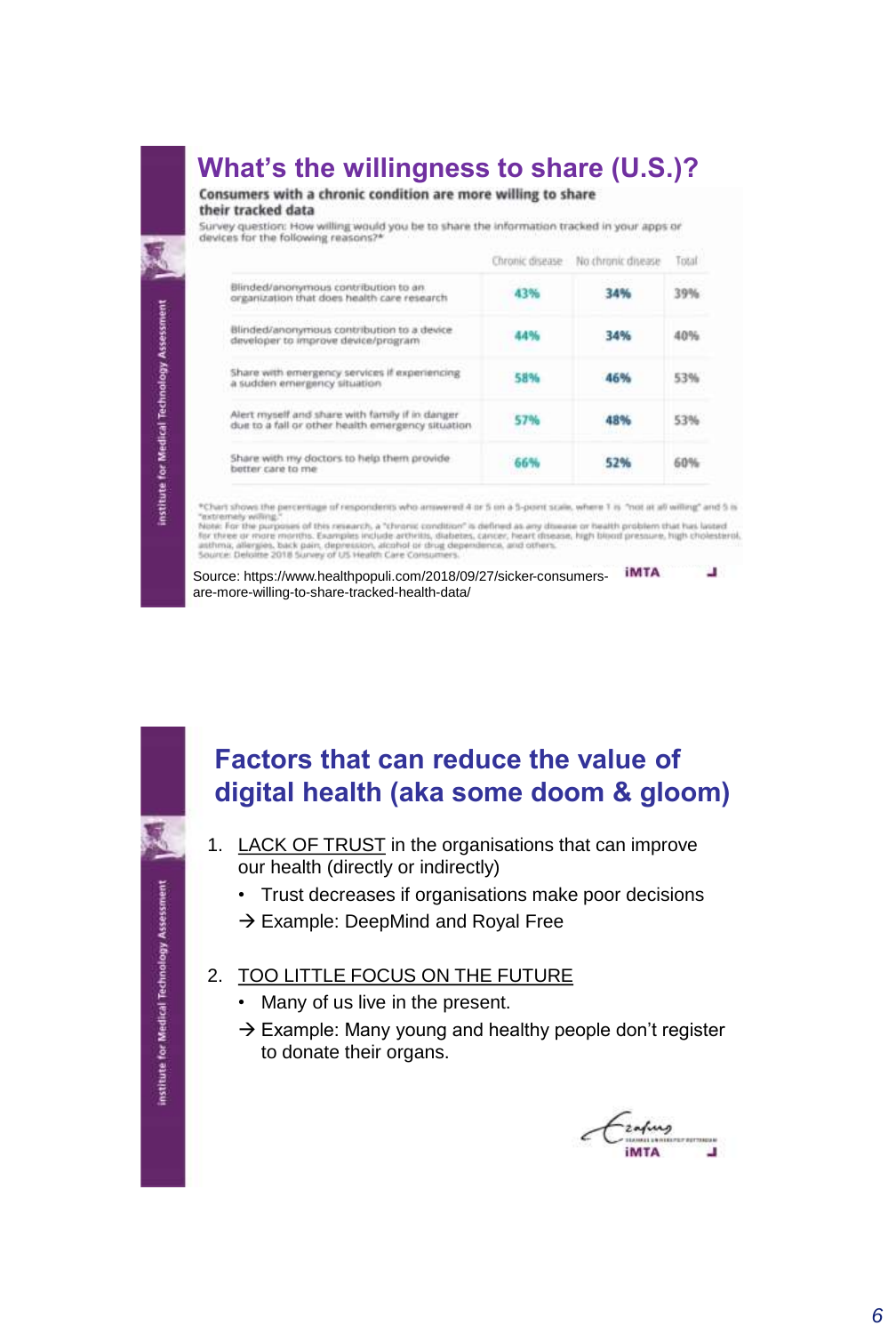# **Factors that can reduce the value of digital health (aka some doom & gloom)**

- 3. LACK OF INSIGHT ABOUT TECHNOLOGIES
	- Many people do not understand digital health technologies and their repercussions!
	- Even the well-educated have this problem
	- Proof: Who can explain block chain technology in layman's terms?

World, we have a problem!

If many people exercise their right to be forgotten, this can drastically limit the value of digital health!

institute for Medical Technology Assessment

#### **Can we find similar situations in healthcare?**

- $\triangleright$  If we conclude that policies like GDPR may severely affect healthcare research and healthcare, how can we convince people that it is better for them (and others) not to be forgotten?
- $\triangleright$  Can we learn from the experiences in other areas of healthcare?

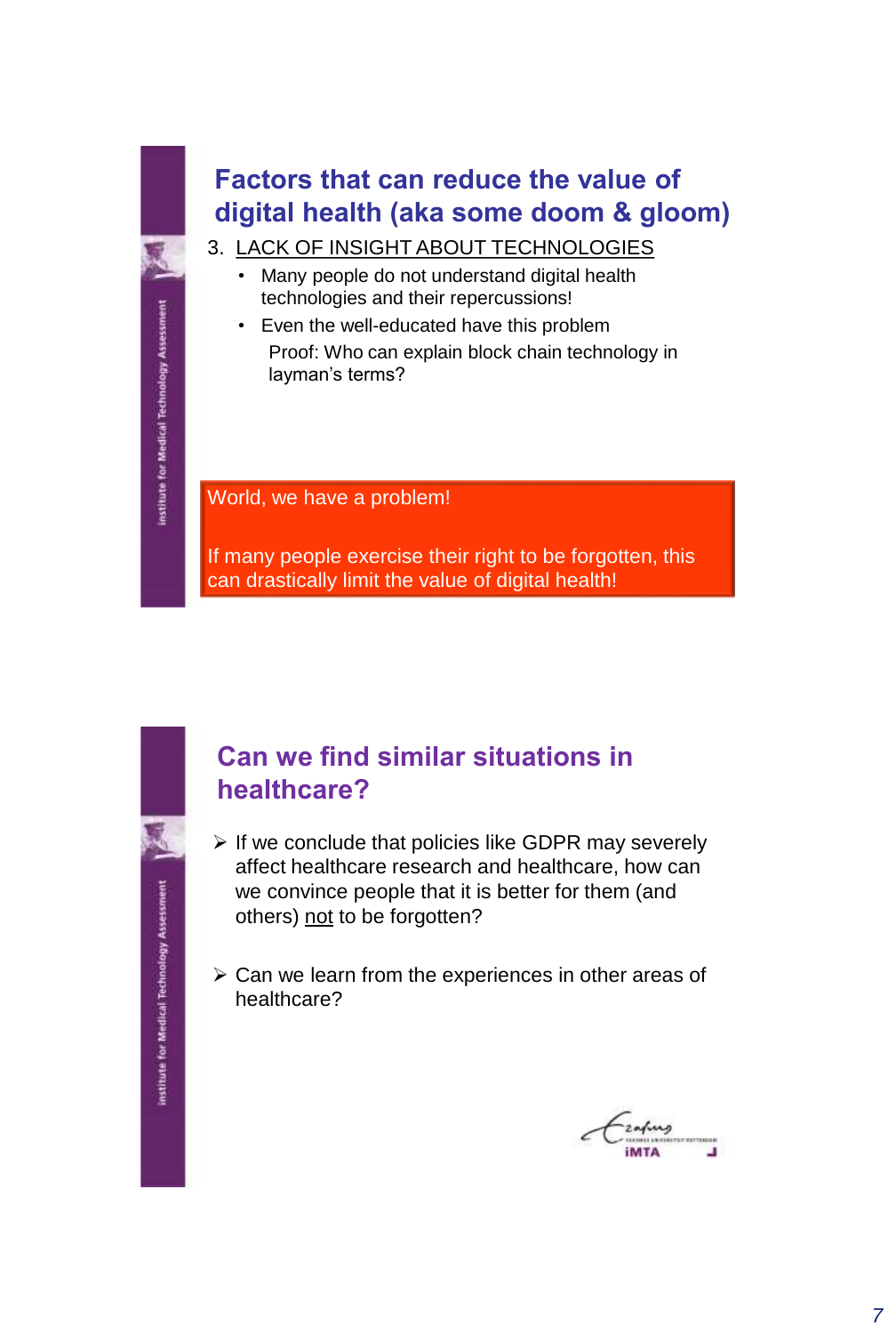### **Example 1: Organ donation**

- $\triangleright$  Some people choose not to register to donate their organs after they die; plus family members refuse it
- $\triangleright$  This reduces the number of available organs, which increases waiting time for an organ
- $\triangleright$  Result: poorer health and/or an earlier death
- $\triangleright$  Question: what can be done?
- $\triangleright$  Policy options include:
	- 1) Require everyone to donate their organs
	- 2) Give donor refusers a lower priority for organs
	- 3) Do not give donor refusers any organ
	- 4) Provide incentives
	- 5) Provide better health education
- CAN THESE OPTIONS BE USED IN DIGITAL HEALTH?

#### **Example 2: Vaccinations (e.g. MMR/MR)**

- $\triangleright$  Some people refuse to have their child vaccinated.
- Consequence: Their children's MR risk will increase
	- This will also reduce overall coverage, thereby reducing herd immunity and increasing the risk of disease in other children.
- $\triangleright$  Question: what can be done?
- $\triangleright$  Policy options:
	- 1) Mandatory vaccination
	- 2) Incentives/disincentives for vaccinations (e.g., ineligibility for other benefits)
	- 3) Better health education
- $\triangleright$  Options for digital health?